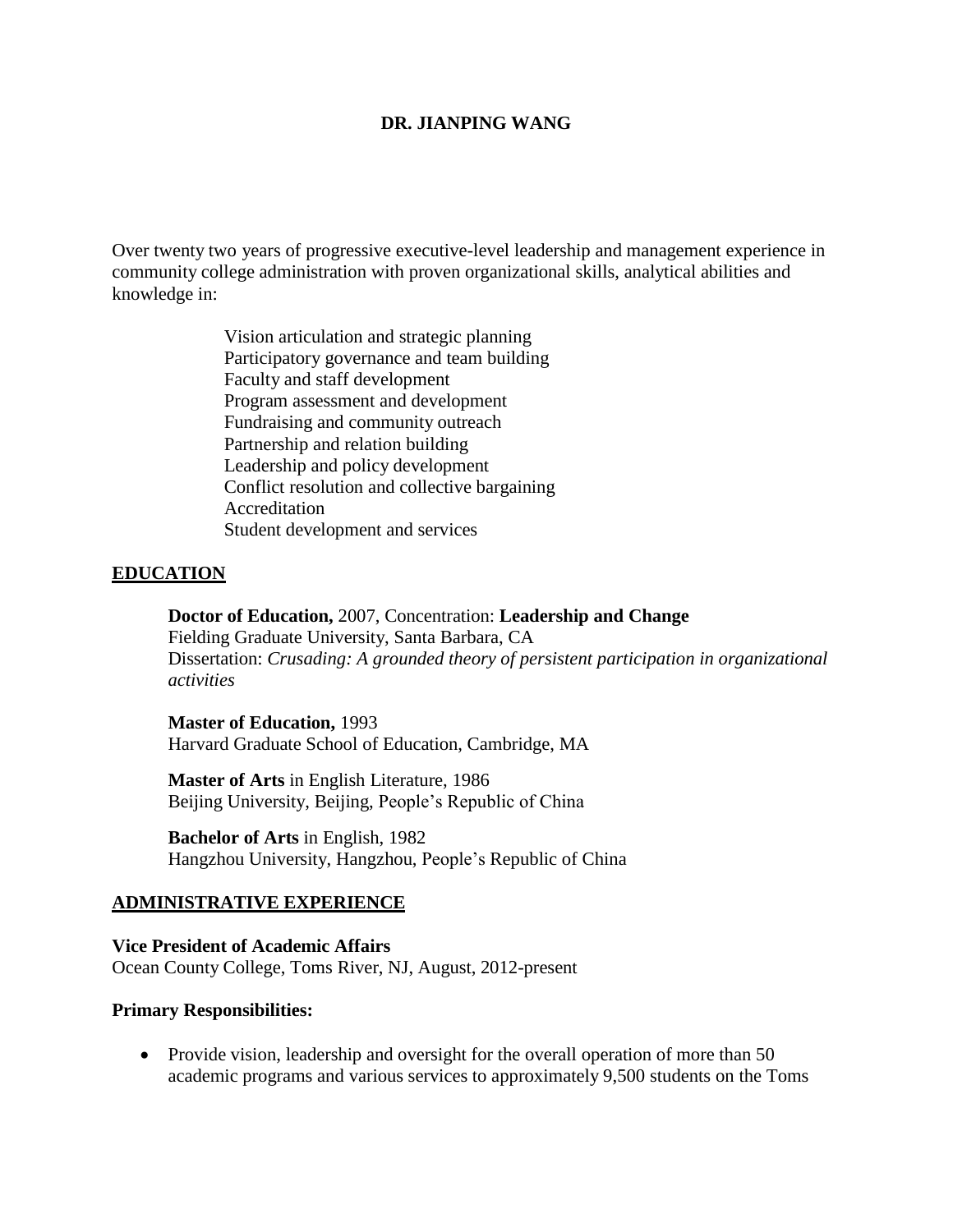River campus, at the Southern Education Center in Manahawkin, and at local high schools.

- Supervise and evaluate directly and indirectly approximately 1,000 faculty members, staff, and administrators.
- Evaluate, and administer over 50 credit programs.
- Develop new academic programs and services.
- Make recommendations to the President regarding faculty hires, promotions, sabbaticals, and any other recognition.
- Develop and administer academic budget.
- Chief compliance officer.
- Serve as the chief academic officer of the institution and liaison to the school districits, the peers in the community colleges, to the local and state agencies, and to community and civic organizations.
- Serve as a member of the President's Leadership Team and chief advisor to the President regarding academic affairs.

# **Major Accomplishments:**

- Earned the following commendation in the final report from the Middle States Commission on Higher Education after their evaluation visit with Ocean County College in April, 2014: "The Vice President of Academic Affairs, her staff, and faculty are to be commended for the body of work completed over the last two years in support of institutional renewal, continued curricular relevance and validity, and ultimately student goal attainment and improved quality of life."
- Established the Center for Student Success by strengthening and expanding services such as First Year Experience Program, College Readiness Program, Supplementary Instruction, Disability Awareness and Services, Tutorial Services beyond English and Math, Testing Services for high school students.
- Created the Faculty Center for Excellence and Innovation, led by the faculty and for the faculty. Designated space and budget to ensure its function as the home and resource center for the faculty. Through the Center, various faculty development activities are offered.
- Authored the performance-based adjunct faculty promotion criteria and procedures and successfully negotiated the acceptance of the same as part of the new adjunct contract. The new contract focuses on student retention and completion, besides adjunct faculty longevity. The new contract is being implemented now.
- Instituted the Academic Program Chair initiative to strengthen academic advising and retention of students in all disciplines. The Program also strengthened the connection between students and faculty outside of classrooms.
- Developed and implemented the Honors by Contract Program to provide challenging academic opportunities to students in all majors, not just in big academic programs such as liberal arts Humanities, Social Science, or Science. Due to enrollment factor, Honors courses are traditionally offered only in the disciplines where there is a concentration of a large number of students. Students in disciplines with small enrollment typically do not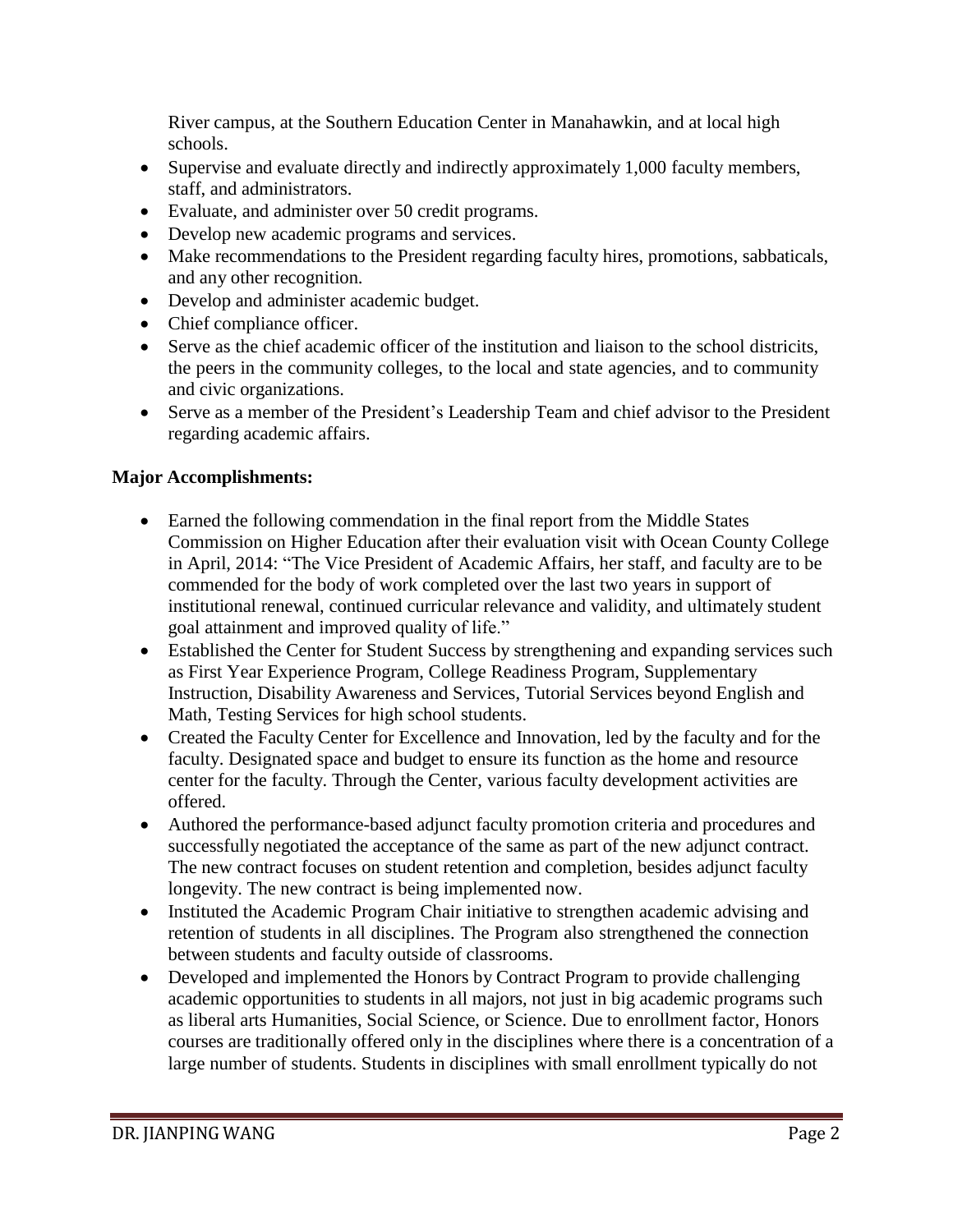have the opportunity to take honors courses. The Honors by Contract Program addresses that problem.

- Diversified and expanded academic programs by adding global and career dimensions to our existing programs, which add to the strength of OCC transfer programs and high quality general education. Since August, 2012, six new programs are developed: Web-Based Marketing; Global Studies; Performing Arts; Fine Arts; Hospitality, Recreation, and Tourism; Holistic Health and Wellness. Fifteen additional programs are in different stages of the development process. These programs are: Physical Therapy Assistant; Bachelor of Science in Nursing; Patient Care Technician; Theater Technician; Game Arts; Cyber Security and GIS; Construction and Facility Management; Music Technology; Emergency and Disaster Management; Music Therapy; Art Therapy; Digital Medical Information Management; Health Administration; Marine Technology; Fire Science.
- Strengthened and expanded OCC's partnership with educational and business partners.
	- 1. Successfully negotiated the Scholars Agreement with Fairleigh Dickson University (FDU), which allows eligible OCC transfer students to receive 40% tuition discount. Recently, entered two agreements with FDU: 1) To offer the Master Degree in Student Service Administration on OCC campus in Toms River, mainly for the purpose of developing our own staff; 2) To allow eligible OCC students to participate in FDU summer study abroad in Wroxton, England with 50% tuition discount.
	- 2. Entered the Joint Admissions Agreement with New Jersey Institute of Technology (NJIT) for eligible OCC graduates in STEM fields. Further discussions are under way to build a joint STEM building to allow students to complete bachelor's degree in STEM disciplines on OCC campus in Toms River.
	- 3. Currently planning the details to develop a direct pipeline for high school students in the Performing Arts Academy of the Vocational and Technical Schools of Ocean County to obtain OCC performing arts degree and then pursue the bachelor's degree in performing arts from Kean University on OCC campus.
	- 4. Completed the College Readiness Program with the Toms River School District over the summer of 2014. The program targeted academically challenged and low-income students and offered services including testing, coaching, and face-toface and online tutorial services. The similar program is now being offered to five other school districts.
	- 5. Formed a strong partnership with Ellucian in student success. With Ellucian's financial support, OCC sponsored a statewide conference on Student Success, which attracted 17 out of 19 county colleges to attend. The outcome of that conference has resulted in heightened enthusiasm about student success. Ellucian and OCC will make a presentation at the Annual Conference of American Association of Community Colleges (AACC) in April, 2015 and Ellucian has used the information and data from the conference and published a white paper on best practices in student success. Still in talks with Ellucian to seek ways to keep this momentum going.
	- 6. Successfully assisted the President in seeking the authorization from NJ Education Secretary Hendricks' Office to offer a joint bachelor degree in nursing. Currently working with a NJ public four-year institution to build a joint Bachelor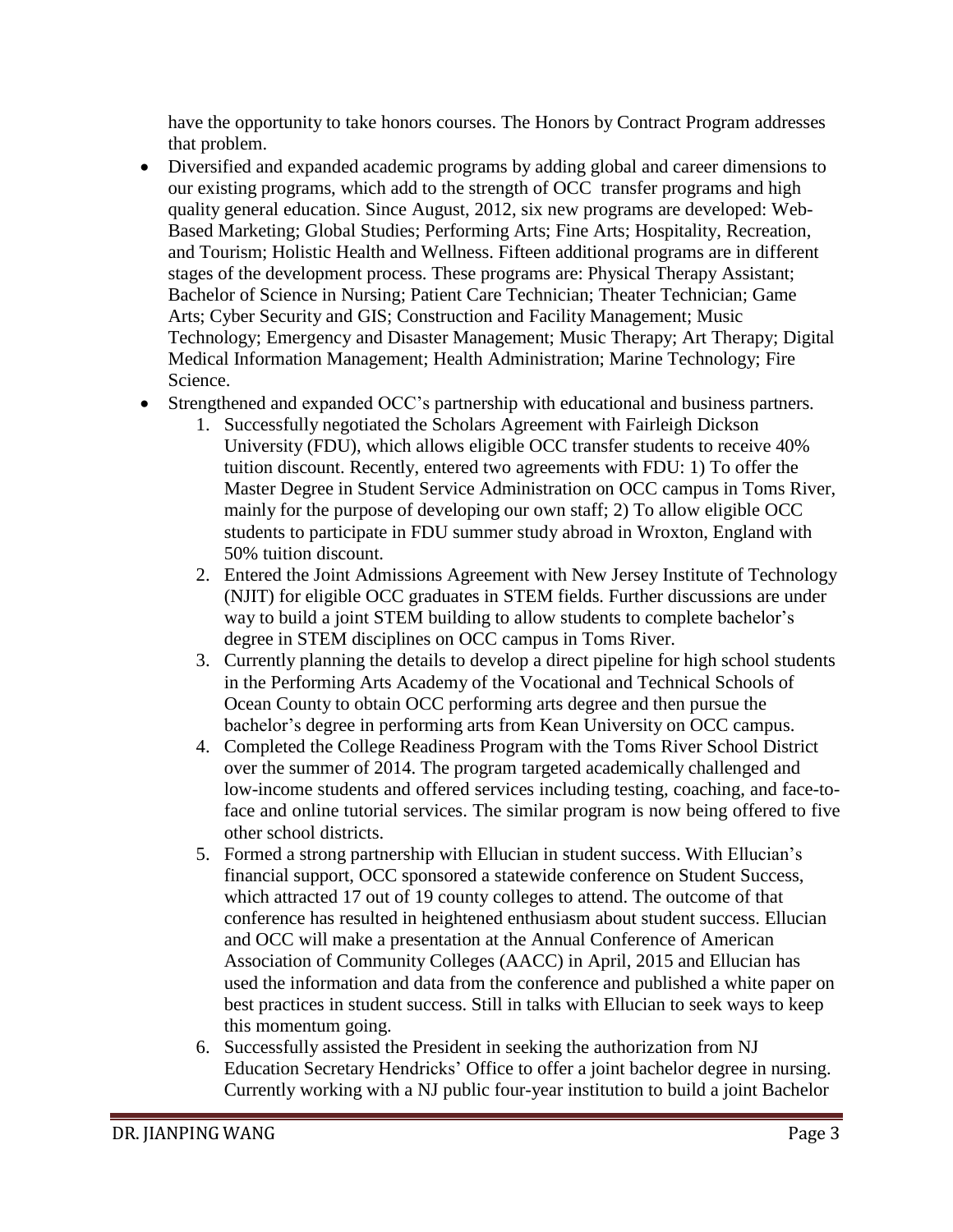of Science in Nursing program on OCC campus. The targeted launch date is Spring 2016.

- 7. Authored the proposal that led to a \$5,750,000 donation for the OCC Performing Arts Series by the Jay and Linda Grunin Foundation, the largest single gift in the history of the College. The gift enables OCC to bring high quality performances to Ocean County. All performances are open to public. This is especially beneficial to a large number of Ocean senior residents who desire to have cultural experiences that are more accessible to them. In addition, all artists provide free master classes to OCC students.
- 8. Secured private funding for the Arts on Campus Program, which allows student artwork to be displayed throughout the campus. The first installation is complete.
- 9. Gained full support from the OCC Foundation for the expansion of our study abroad programs and the Honors by Contract program. The Foundation is providing 50% or more of the expenses for OCC students who participate in our study abroad programs. Authored the proposal, which led to the funding for the OCC Honors by Contract Scholarly Conference. The Foundation will provide three scholarships to the winners of the Honors by Contract Scholarly competition and also provide honoraria for faculty mentors to those student winners.
- Established a college-wide internship program for students in all disciplines. So far more than 45 businesses and organizations have agreed to provide internship sites for OCC students. Those internship opportunities intend to better prepare our students for real life and today's workplace.
- Secured a TACCCT grant of \$824,000 for developing healthcare related career programs to create a pathway for non-traditional, unemployed, and under-employed adult learners to learn skills necessary to enter healthcare careers.
- Submitted a grant to National Science Foundation (NSF) for developing the Cyber Security program infused with GeoSpacial Information System (GIS). Course development is underway.
- Submitted a grant to Investors Bank to seek funding for a STEM Academy, which will reach out to secondary schools, low-income families and minorities to diversify and broaden the pool for college STEM students.
- Developing a Title III Grant to re-design the instruction of Math and Science courses in order to increase the participation and completion of health related and engineering programs. The low completion rates and high attrition rates in Math and Science classes are major barriers to entering and completing health related and engineering programs.
- Promoted global education across campus by establishing the Global Studies degree, holding annual Global Education Week, expanding the study abroad programs, and infusing global perspectives in all general education courses.
- Completed the re-design of the Library floors to meet the needs of today's students by creating more open space and providing better technology in a "Knowledge Café" learning environment.
- Instituted One-on-One Voluntary Mentoring Program. More than 60 employees, including senior administrators, volunteered to become student mentors to provide extra help to students. I am personally mentoring an OCC student this semester.
- Instituted bi-annual academic leadership retreats for the Academic Leadership Team, focusing on leadership development and team building.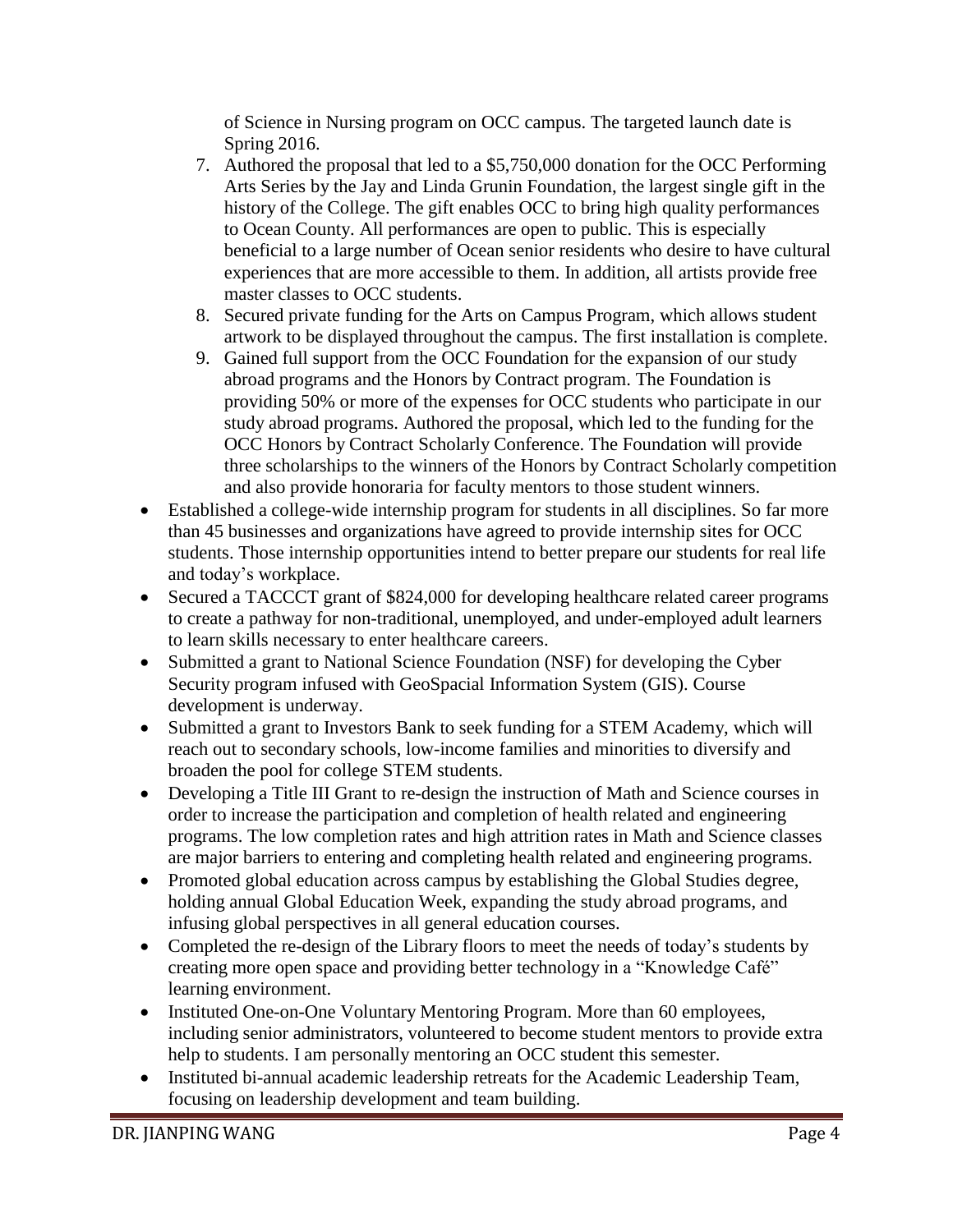- Forged a strong partnership with the Facility Department to ensure the Facility Master Plan serves the needs of program development and provides a learning environment that suits today's generation of learners. Deeply involved with the Facility Department in planning and designing the renovation of the existing buildings and new buildings.
- Partnered with the College's Information Technology (IT) Department to outfit all classrooms with modern instructional technology.
- Teaching a leadership course to students and interested staff members. The course focuses on leading from the heart--a servant leadership approach to leadership.

## **National Contributions:**

- Served as Chair of the Board of Directors for the National Association of Pacific Islanders Council, an affiliated council to the American Association of Community Colleges (AACC).
- Served on the Implementation Team for the AACC "Reclaim American Dream" Commission Report, representing more than 1,200 community colleges in the United States.

## **Division Dean of Arts & Humanities**

SUNY Westchester Community College, Valhalla, NY, February 1998-August, 2012.

### **Primary Responsibilities:**

- Provide leadership, vision, and oversight for the overall operation of the Arts and Humanities programs of the College, which consists of the academic departments of Arts, Communications (including the Student Radio Station *WARY)*, Journalism (including the student newspaper *Viking*), and Performing Arts (including the Community Theatre and Dance Company), English, Modern Languages and ESL (including summer study abroad programs), and Reading and Study Skills (including the Freshman Seminar Program), Academic Support Center (all tutorials), Library, Media Services, Testing Center, and the extension sites of Center for Arts at White Plains and Center for Digital Arts at Peekskill.
- Plan and coordinate the development and expansion of programs, and evaluate existing programs.
- Collaborate with counterparts of four-year institutions to develop and strengthen articulation agreements.
- Approve the schedule of instruction for the Division.
- Made recommendations to the Vice President of Academic Affairs and the President for hiring, reappointment, tenure, promotion, sabbatical and other personnel actions.
- Develop and supervised divisional budgets.
- Conduct classroom observations.
- Review Student Classroom Evaluations of all teaching faculty members every semester.
- Interview and recommend to the President and the Vice President of Academic Affairs the candidates (faculty and staff) for full-time hires within the Division.
- Intervene and resolve conflicts and complaints involving any individual of the Division.
- Respond and address complaints from students, faculty, staff, and parents.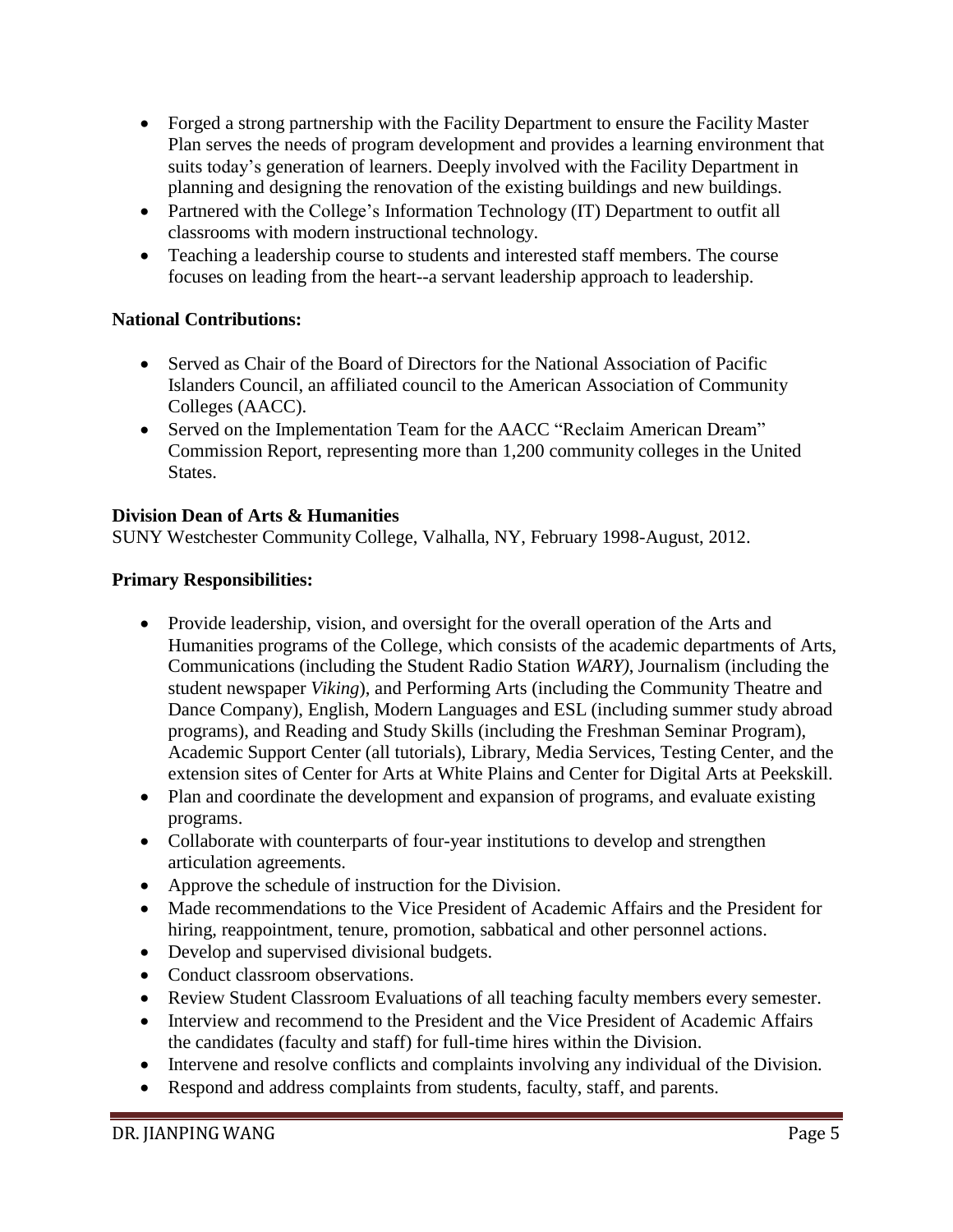Ensure compliance with the union contract and other institutional policies.

# **Major Accomplishments:**

- Fostered a culture of teamwork and collaboration where open, honest, and respectful communication was the norm. There was a genuine feeling among faculty and staff that they enjoyed being part of the team.
- Successfully initiated and implemented a series of academic enhancement programs, for example: Initial Teaching Experience Program, Student Success Team, Summer Study in Costa Rica, established Endowed Chairs in Global Literature and in Developmental Education.
- Successfully implemented a Faculty Leadership Development Program. As a result, many faculty members have taken on leadership roles, such as: co-directors of Center for Faculty, co-directors of Honors Program, co-directors of Davis Global Scholarship Program, Assistant Presiding Officer of the Faculty Senate.
- Initiated and supported academic program development in response to the development of technology and its impact on related job fields. Example: digital filmmaking, photography, journalism, and applied music programs.
- Increased language offerings such as Arabic, Chinese, Japanese, Russian, and German.
- Developed articulation agreements with Lehman College, Pace, SUNY Purchase, Fashion Institute of Technology, NYU, and other four-year institutions. Those efforts are in conjunction with developing new programs.
- Initiated the Faculty Symposium program in 1998, which, since its inception, provides a forum once a year to promote faculty development and professional exchange among the faculty members. Overwhelming majority of the full-time faculty and some adjuncts participate in this annual event.

**Institutional Responsibilities:** (Appointed by the President to represent the College and directly report to the President):

- Institutional Liaison for State University of New York (SUNY) International Education Initiative.
- Institutional Representative on the Academic Excellence Committee as part of the Power of SUNY Strategic Plan Implementation Team, and Chair of the Sub-committee: SUNY in Schools.
- Institutional Representative on the Advisory Board for the Institute of Community College Development at Cornell University.
- Administration's Lead Negotiator for faculty union contract negotiations.
- Institutional Liaison Officer to NYU Faculty Resource Network.

# **Major Accomplishments:**

- Led the College's Mission Review process.
- Chaired the Assessment Task Force, which led to the establishment of the Office of Assessment.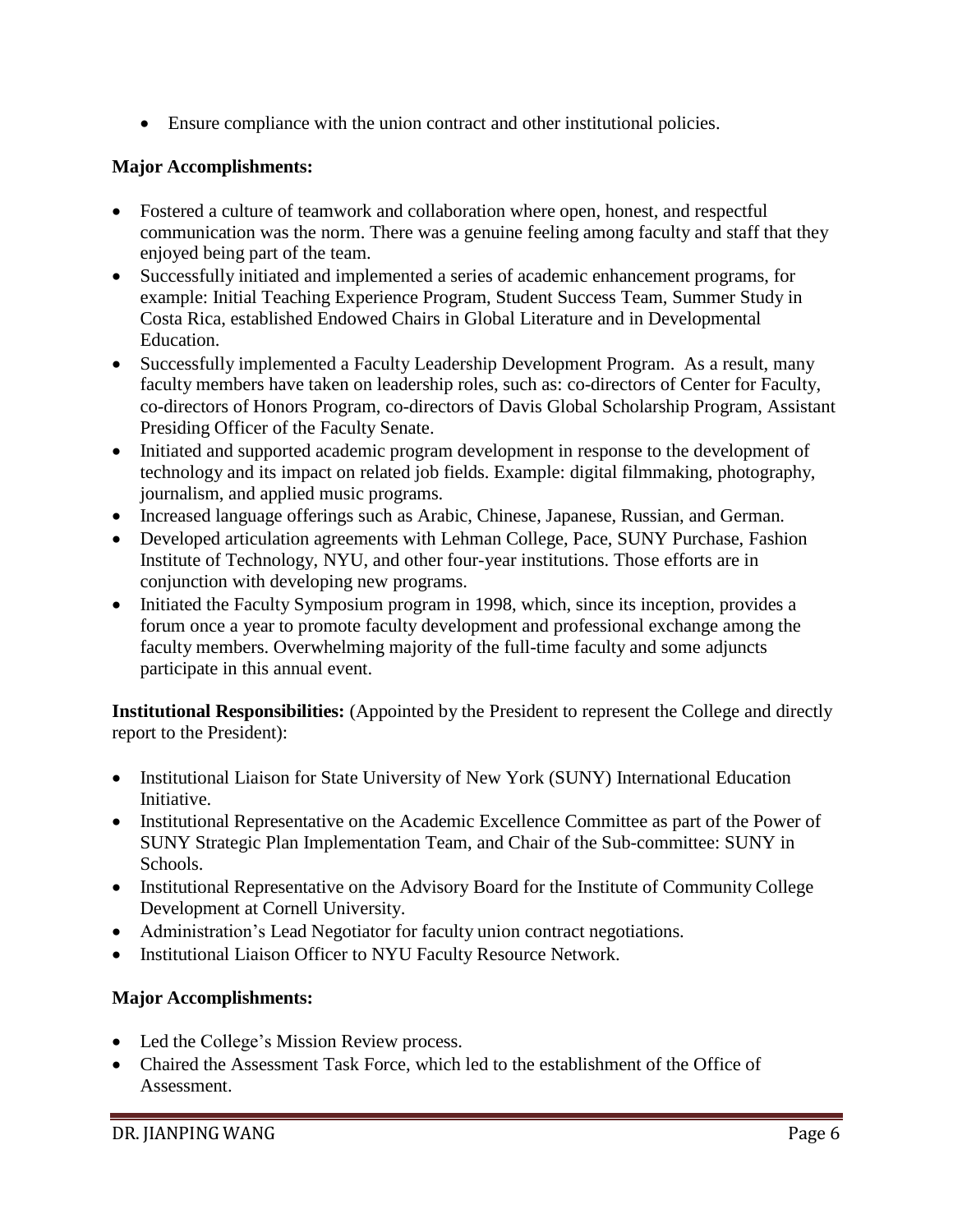- Led a joint retreat between academic affairs and student affairs to enhance student advisement.
- Initiated the "LINK" program that enhances the communication between the Counseling Department and Academic Departments.
- Initiated the Developmental Education Council.
- Spearheaded the New Final Assessment Initiative that is more student-centered.
- Initiated a single-stop student service that involved both student service personnel and faculty members. The service allows students in one visit to get assistance in admissions, testing, counseling, advising, financial aid application, and registering into classes.
- Initiated the practice of governing trustee board members participating in the search process for executive administrators.
- Chaired the committee that developed the College's first comprehensive travel policies.
- Successfully negotiated with the Faculty Union President the Post-tenure Review Procedures.
- Chaired the college-wide computer lab policy committee that successfully developed policies and procedures for requesting the use of existing computer labs and for requesting any new computer labs. Those policies and procedures improve the efficiency in technology resources.
- Chaired the Scheduling Committee that examined course scheduling with regard to space utilization and student convenience.
- Played a major role in several faculty union contract negotiations, which resulted in reasonable contracts to help attract and retain quality faculty with diverse backgrounds and experiences.
- Chaired several internal mediation panels to settle disputes between the administration and the faculty.
- Successfully served as the administrative representative on the Planning Committee for the President's 40<sup>th</sup> Anniversary Celebration/Scholarship Fundraising campaign, which raised over \$500,000.
- Served as a founding member of the Faculty Senate Diversity Committee, and as initiator and the first speaker of the Cultural Diversity Lecture Series.
- Collaborated with Westchester's Chinese community and the College's Continuing Education Division in bringing onto campus a weekend Chinese School with more than 500 students and their families.
- Collaborated with the Continuing Education in expanding our ESL programs, which now serve over 4000 students annually.
- Increased faculty participation in the NYU Faculty Resource Network by more than 250% by actively promoting the program on campus and by actively serving on the NYU Faculty Resource Network Program Planning Committee to ensure that programs reflect the needs of community college faculty and students. That involves major advocacy, because the majority of the members are four-year institutions.

# **Interim Dean of Mathematics, Computer, Engineering, and Physical Sciences**

Provided leadership and oversight for the academic departments of Mathematics, Computer Science (including the Cisco Academy), Engineering Science, and Physical Science. Westchester Community College, Valhalla, NY, Fall 2007-Spring 2008.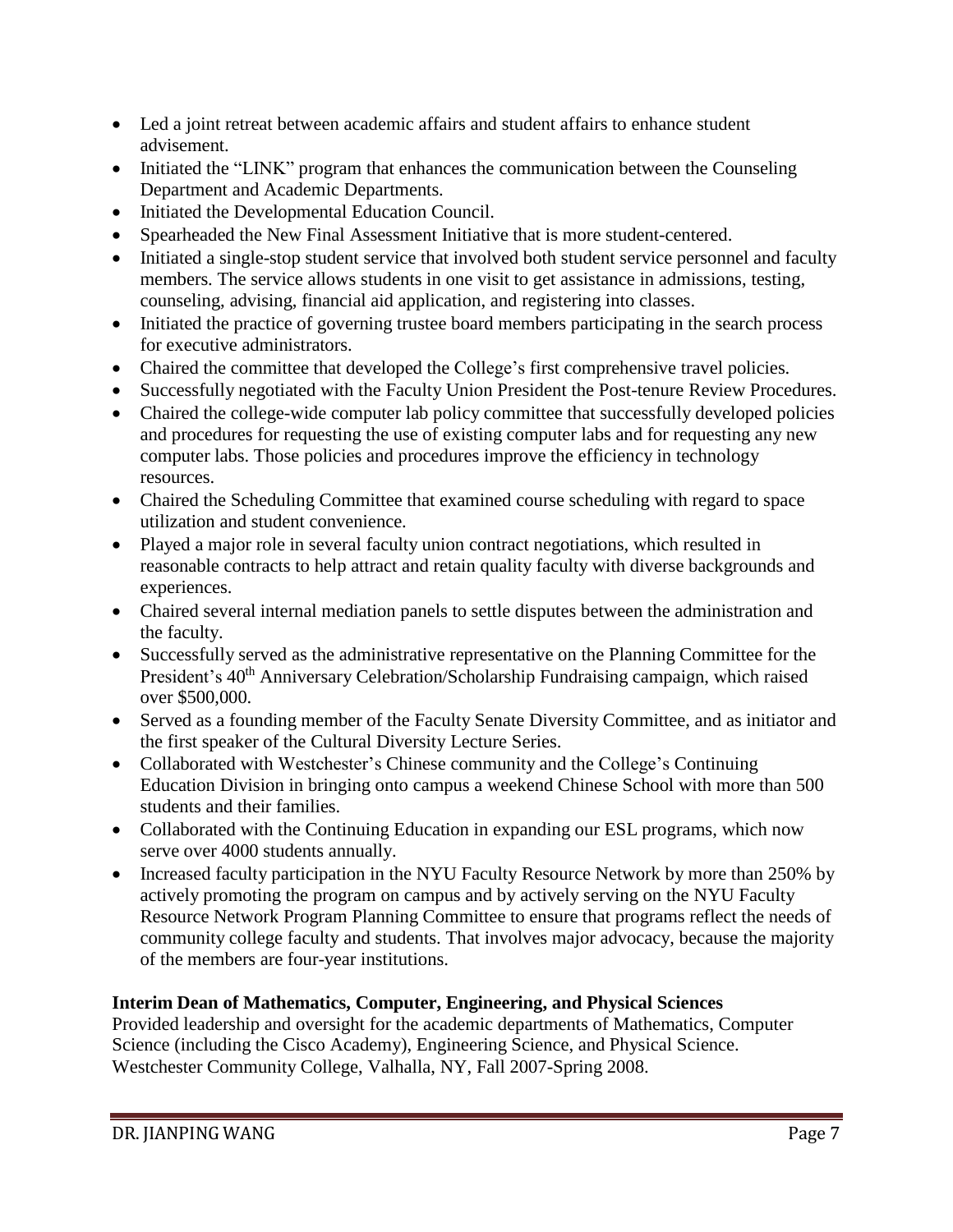## **Major Accomplishments:**

- Restored trust and open communication within the Division through one-on-one listening sessions and open dialogues.
- Resolved major interpersonal conflicts and promoted healthy healing among divisional faculty and staff.
- Addressed major areas of incompliance and built consensus on effective approach to enforcing College policies and procedures.
- Began to empower individuals in the division by sharing information and seeking their input in program development and other initiatives.
- Filed an exit report to the President with regard to improving the operation.
- Successfully chaired the search committee for the new dean.

## **Special Assistant to the President,**

Roxbury Community College, Boston, MA, November 1993—November 1998

## **Primary responsibilities:**

- Facilitate communication between the President's Office and the college community as well as external communities.
- Advise the President on institutional policy development.
- Serve as ombudsman to the President.
- Serve as the chief administrative negotiator with the faculty union.
- Plan and organize administration and board retreats.
- Chair the self-study and accreditation process.
- Serve as the leader of the College's participatory governance body.
- Serve as the founding director of institutional research.
- Serve as the chief administrator for the college's public communications.
- Serve as the founding editor of the college newsletter *Crossing.*

### **Major accomplishments**:

- Attended monthly Faculty Senate, Student Government, and Staff Council meetings and brought their concerns to the College's President and her Cabinet as a means to improve shared governance on campus.
- Initiated and organized annual legislative breakfast on behalf of the President as an attempt to improve College's public relations.
- Represented the President externally.
- Conducted major negotiations with the faculty union, and was able to settle several contracts and disputes.
- Successfully led the Self-Study and the accreditation process, which enabled the college to receive the first full ten-year accreditation in its history.
- Revitalized *Acuerdo*, the college-wide participatory governance council, which makes institutional policy recommendations to the President.
- Began the culture of data-driven decision making by establishing and directing the College's first Office of Institutional Research.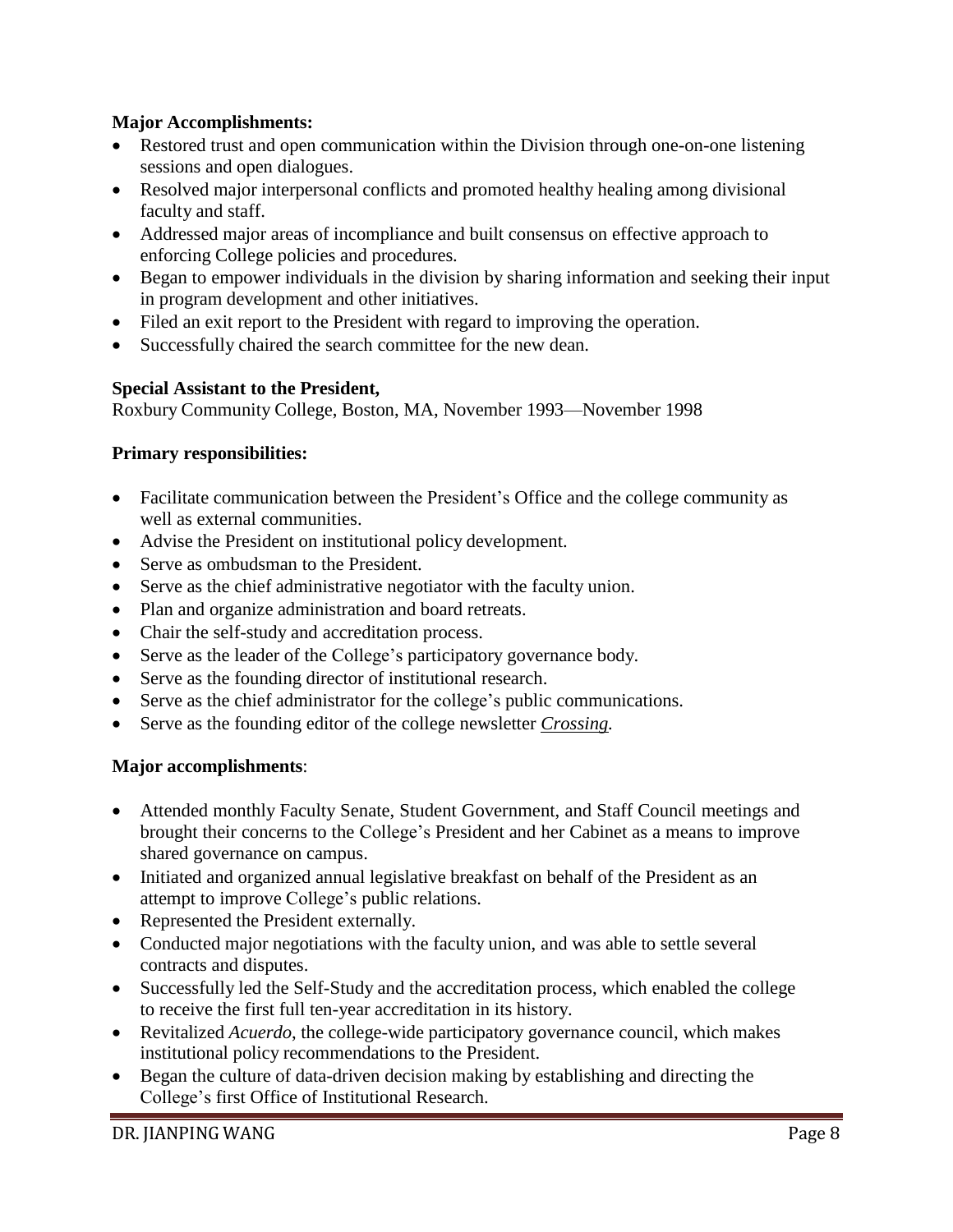- Effectively used data to defend the College on charges from the State Department of Education regarding ESL students.
- Planned and organized monthly Governing Board meetings and two Board retreats. Those meetings and retreats promoted better communication between the Board and the President as well as the college community.
- Broadly distributed Board minutes and retreat reports.

## **Director of Institutional Research and Effectiveness**

Roxbury Community College, Boston, November 1995—January 1998

### **Primary responsibilities and major accomplishments:**

- Conduct studies to assist institutional planning and evaluation, academic and financial policy development. For example, developed Senior Citizen Study, which led to the College's Senior Citizen Waiver policy; Conducted Five Year ESL Cohort Retention Study, which assisted the ESL curriculum development; Conducted Student Fee Increase Feasibility Study, which led to the decision of the student fee increase.
- Oversee college publications.

## **Research Assistant (part-time)**

Harvard University Development Office, October 1990---October 1993.

### **Primary responsibilities and major accomplishments:**

- Conducted research on major donors.
- Gathered information from academic departments regarding major capital projects.
- Provided research support for major gift officers in various campaigns and assisted in securing several major gifts.

### **Associate Dean**

School of Foreign Languages, Beijing University of Technology, Beijing, People's Republic of China, June 1986—January 1989.

### **Primary responsibilities:**

- Oversee the overall budget and operation of the School during the absence of the dean due to illness.
- Responsible for curriculum evaluation and development, faculty evaluation and development.
- Manage human, financial and other resources of the School.
- Serve as President's Cabinet member.
- Responsible for hiring foreign instructors.

### **Major accomplishments:**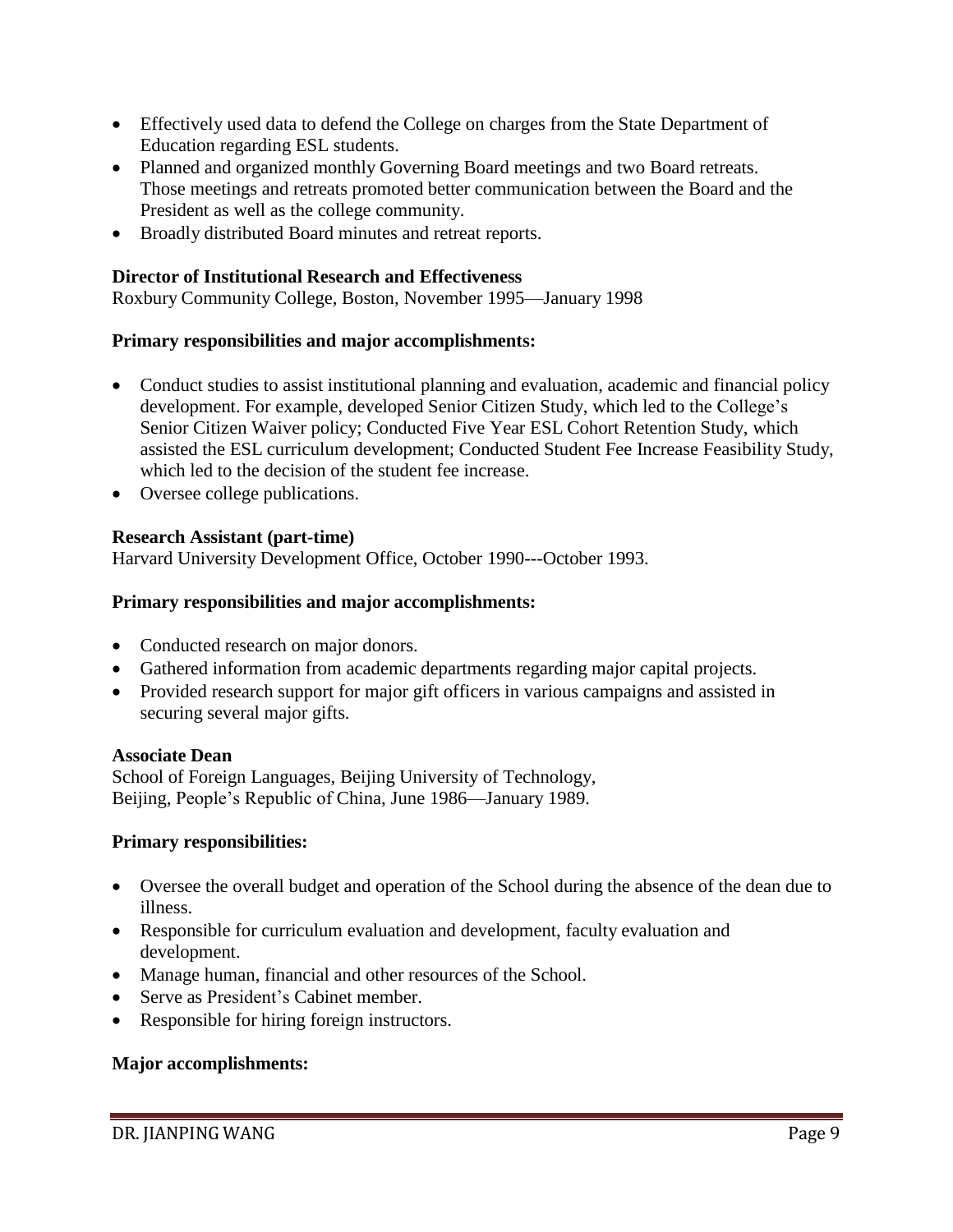- Developed and directed the University's first dual degree program.
- Organized and participated in the first Faculty Senate of the University.
- Founded and supported the School's first Faculty Resource Room.
- Developed and implemented new classroom evaluation systems.
- Established the University's first senior-junior faculty mentoring system.

### **TEACHING EXPERIENCE**

**Adjunct Lecturer**, Fall 2014-present Ocean County College Teaching the course: Leadership & the Humanities

**Senior Adjunct Instructor**, September 1998-2012 Westchester Community College Courses taught: Basic Writing, Composition & Literature, and Leadership & the Humanities

**Teaching Assistant,** October 1991-July 1993 Harvard Graduate School of Education, Cambridge, MA,

**Professor of English**, June 1986---January 1989 Beijing Institute of Technology, Beijing, People's Republic of China

**Senior Lecturer of English,** June 1982---June 1986 Beijing University, Beijing, People's Republic of China

# **AWARDS**

*Make a Difference,* Certificate of Recognition by EOF, Ocean County College, May, 2014

*Professional of the Year*, New Jersey State Chapter PHI BETA LAMBDA, February, 2014

*Jack & Ralynn Stadler Endowed Chair in Arts and Culture in Society* Westchester Community College, 2011. (Endowed chairs are usually awarded to faculty members. It is rare an administrator gets an endowed chair. This chair was previously held by the President, and he transferred the chair to me in recognition of my work in promoting cultural diversity on campus.)

*Community Leadership and Service Award* Westchester Community College Italian Club, 2011

*Dynamic Achiever in Education Award* Organization of Chinese Americans, 2007

*American Association of Community Colleges Kellogg Research Fellow* Kellogg Foundation, 2004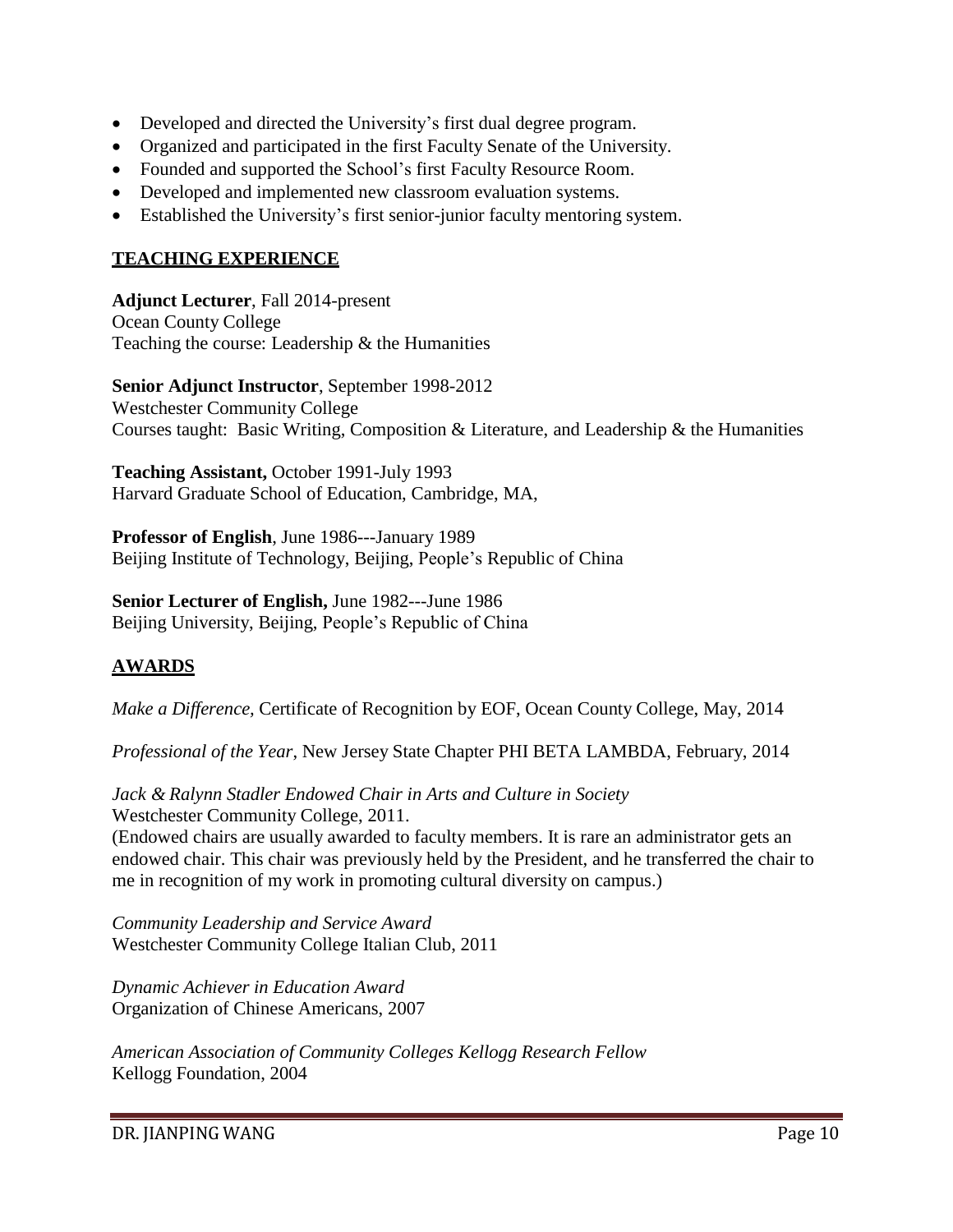*Regional Outstanding Leadership Award* National Chairs Academy, 2001

*Teacher of the Year* Beijing Institute of Technology, 1987

## **PROFESSIONAL ASSOCIATIONS**

*At national level:*

**AACC Commission Implementation Team member for "Reclaim the American Dream"** 2011-present

One hundred members were selected to represent more than 1,200 community colleges in the United States.

#### **President of Board of Directors**

National Asian Pacific Islander Council (NAPIC), 2011, Board member 2007-present. (NAPIC is affiliated with the Association of American Community Colleges (AACC). It advocates access to quality higher education for Asian Pacific Islanders, and promotes leadership development for a diverse group of future community college leaders. It works closely with the African-American and Hispanic Councils to advance the same causes. It also works closely with the AACC.)

Member of the Association of American Community Colleges Commission on Global Education, 2011

### *At the State Level:*

Member of the Power of SUNY Strategic Plan Implementation Team Member of the Academic Excellence Team Chair of the sub-committee: SUNY in Schools

Member of the Advisory Board Institute for Community College Development at Cornell University, 2003-2012.

### *In the community:*

President and Co-Founder of Huaxia Institute of Cultural Exchange (A non-profit organization dedicated to serving American families with adopted children from China through education programs both for the adopted children and their American parents.) Chappaqua, NY, 2005-2008.

Advisor to Huaxia Chinese Sunday School 2000-present Member of Board of Directors,YWCA 1994-1997 and 1998-2005

Supporter of the Alliance for Children Foundation, Boston, MA, 1991-present (Provided assistance to over 680 American families in adopting Chinese baby girls since 1990 and continue to help through educational activities such as cultural lectures.)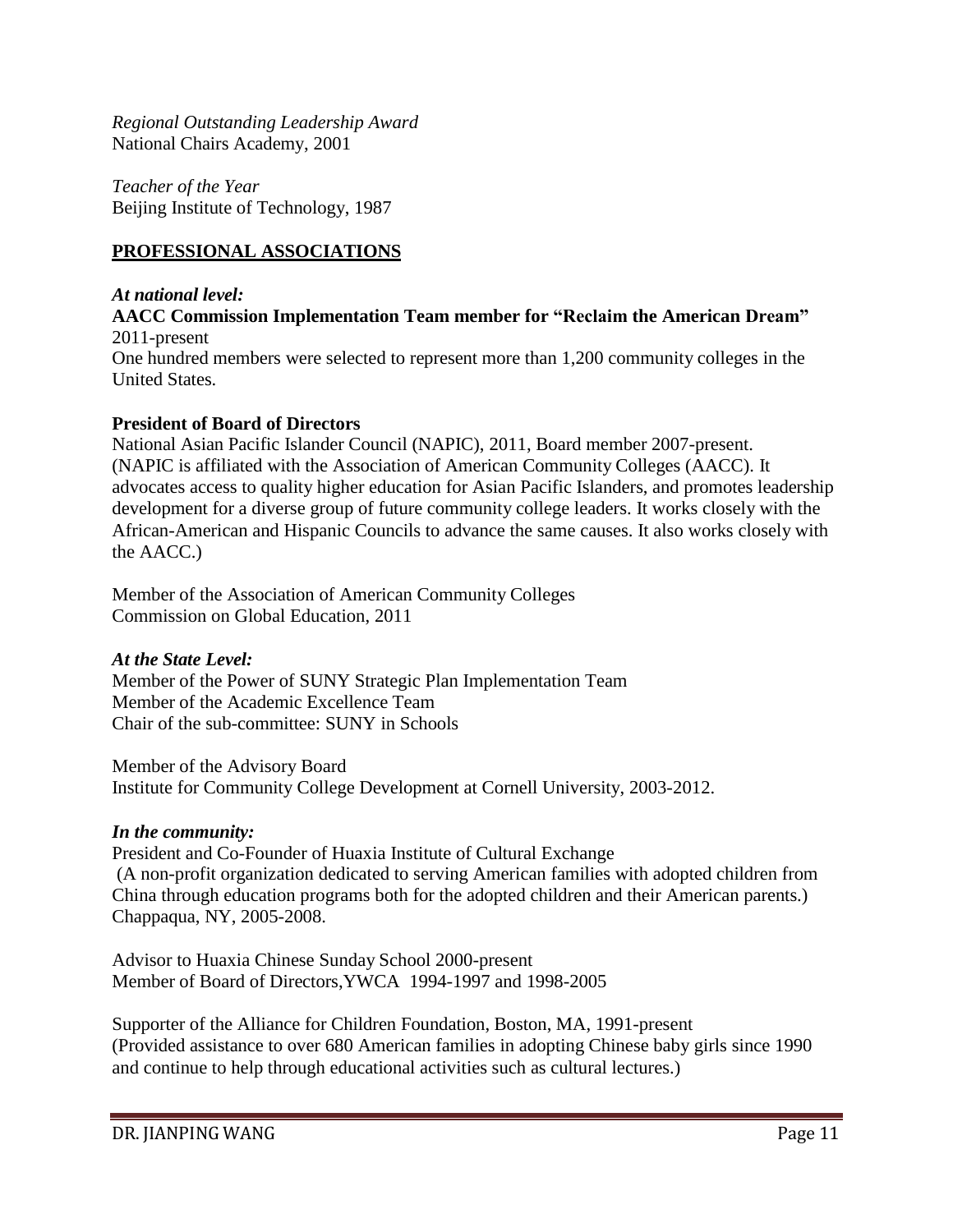Consultant to Shanghai Fishery University, China, 2007 Consultant to Xian International University, China, 2004 Consultant to Sanjiang College, Nanjing, China, 2003

# **LEADERSHIP DEVELOPMENT**

# *American Association of Community Colleges (AACC) Future Leaders Institute Fellow, 2010*

AACC Future Leaders Institute is an intensive five-day leadership seminar designed for community college administrators who are ready to move into a higher level of leadership. The seminar covers all major aspects of administration, e.g. budget, strategic planning, fund raising and community outreach, academic and student affairs, personnel issues and collective bargaining. Participants were nominated and mentored by the campus president. Prior to participating in the program, all participants were evaluated by their supervisors, peers, and the people who directly report to them through an instrument called "360 degree Assessment."

## *American Council on Education (ACE) National Leadership Forum Fellow, 2009*

National Leadership Forum of ACE Office of Women in Higher Education is an intensive fiveday program where women presidents work with women administrators who are ready to move into higher level administrative positions. Participants received training in all major aspects of administration, such as program and faculty development, budget management, strategic planning, fund raising and community outreach, personnel, and collective bargaining. Participants were nominated by the campus president.

# *SUNY Summer Leadership Program Fellow, 2007*

State University of New York sponsored this five-day leadership program to prepare current administrators for higher level positions within the SUNY system or outside. This program addressed topics similar to the above-mentioned two programs. Each campus president nominates 1-2 administrators to participate.

# *Cornell University Administrative Leadership Program Fellow, 2001*

Institute for Community Development sponsored this program for administrators in SUNY and CUNY who aspire to advance their leadership careers. This program resembles the abovementioned programs. The major difference is that all attendees were from SUNY community colleges.

# **PRESENTATIONS AND PUBLICATIONS**

"Partnering with Businesses for Student Success" co-presentation at the American Association of Community Colleges, San Antonio, TX, 2015

"Finding Ways to Address Enrollment Declines" co-presentation at the American Association of Community Colleges, San Antonio, TX, 2015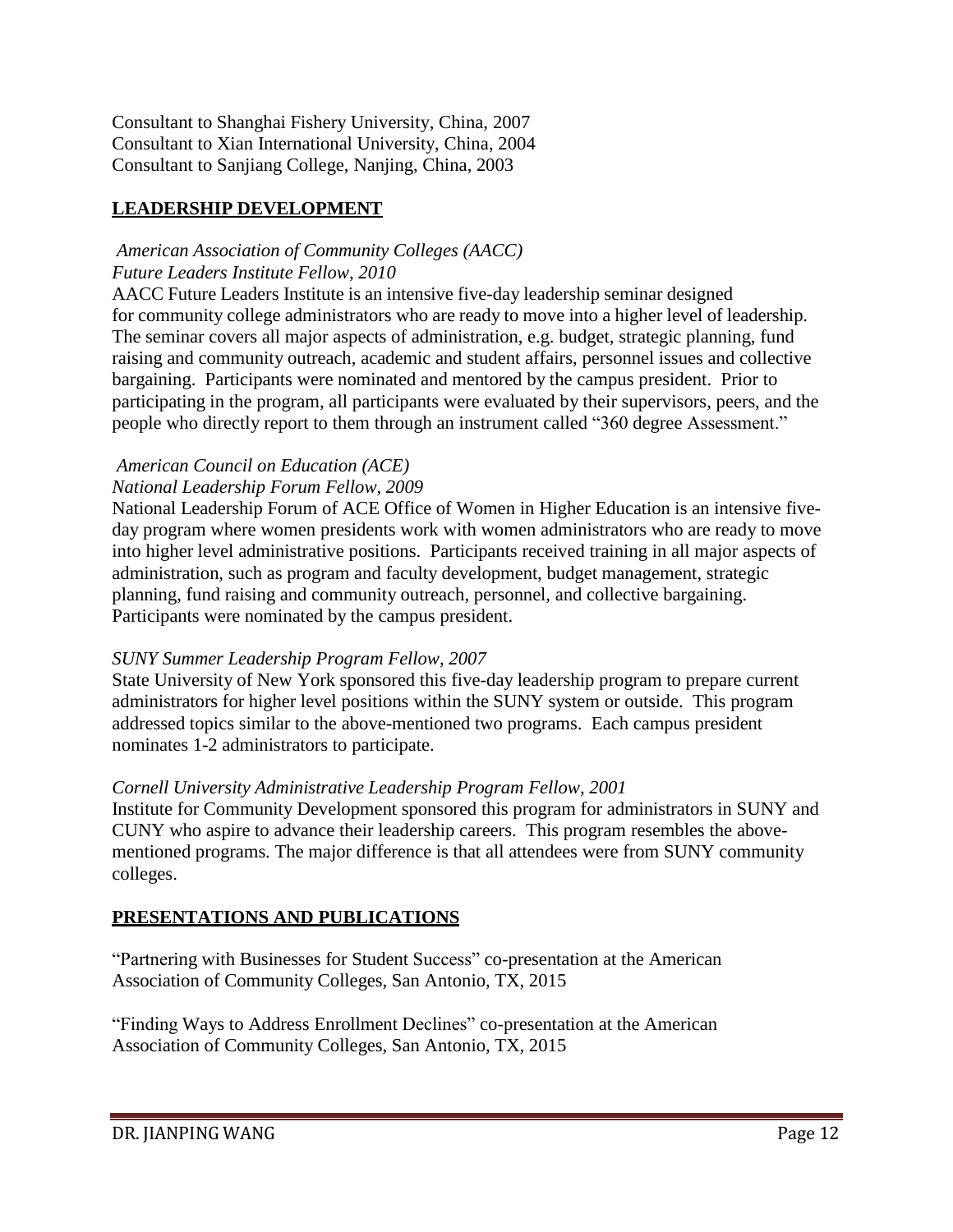"Globalizing across Curricula: a Necessity, not a Luxury" Co-presentation at the American Association of Community Colleges Annual Convention, 2012

"Help Wanted: Community College Leaders!" Co-presentation at the American Association of Community Colleges Annual Convention, 2012

"How Affiliated Councils Support AACC's Strategic Priorities" Co-presentation at American Association of Community Colleges Annual Convention, 2012 "Chinese Music and Dance: an Audio and Visual History of its People and Culture" Lecture series at Westchester Community College Collegium, 2012

"Can China Sustain its Economic Growth?" Presentation at Chappaqua Library, Chappaqua, NY, 2011

"Contemporary China" Presentation at Kendal Retirement Community, Sleepy Hollow, NY 2011

"*Diversify Faculty*" Co-author of the article published in *Peer Review*, a publication of the Association of American Colleges and Universities, Vol. 12, No.3, Summer 2010

"Getting over the Fence: Identify your Leadership Potentials and Develop your Leadership Skills" Presentations at League for Innovations and at the American Association of Community Colleges Annual Convention, 2010

"China since the Cultural Revolution" Presentation series Westchester Community College Collegium, NY, 2010

"China Today" Presentation at Beach Point Club, Mamaroneck, NY, 2010

"Chinese Foreign Policies" Presentation at Old Guards, White Plains, NY and at the Westchester Community College Collegium, NY, 2010

Producer of "American Dreams Series"

(This is a production of in-depth interviews with WCC graduates from different cultural backgrounds to capture their successful journeys of achieving their American dreams.) Westchester Community College, 2010

"Working with your Faculty Union" Presentation at the American Association of Community Colleges Annual Convention, 2009

"Human Rights and Chinese Cultural Values" Presentations at American Association of University Women Professors at Greenburgh Library, at Iona College Retirement Institute, at Westchester Community College Collegium, and at the Davis Global Scholarship Program at WCC, 2009